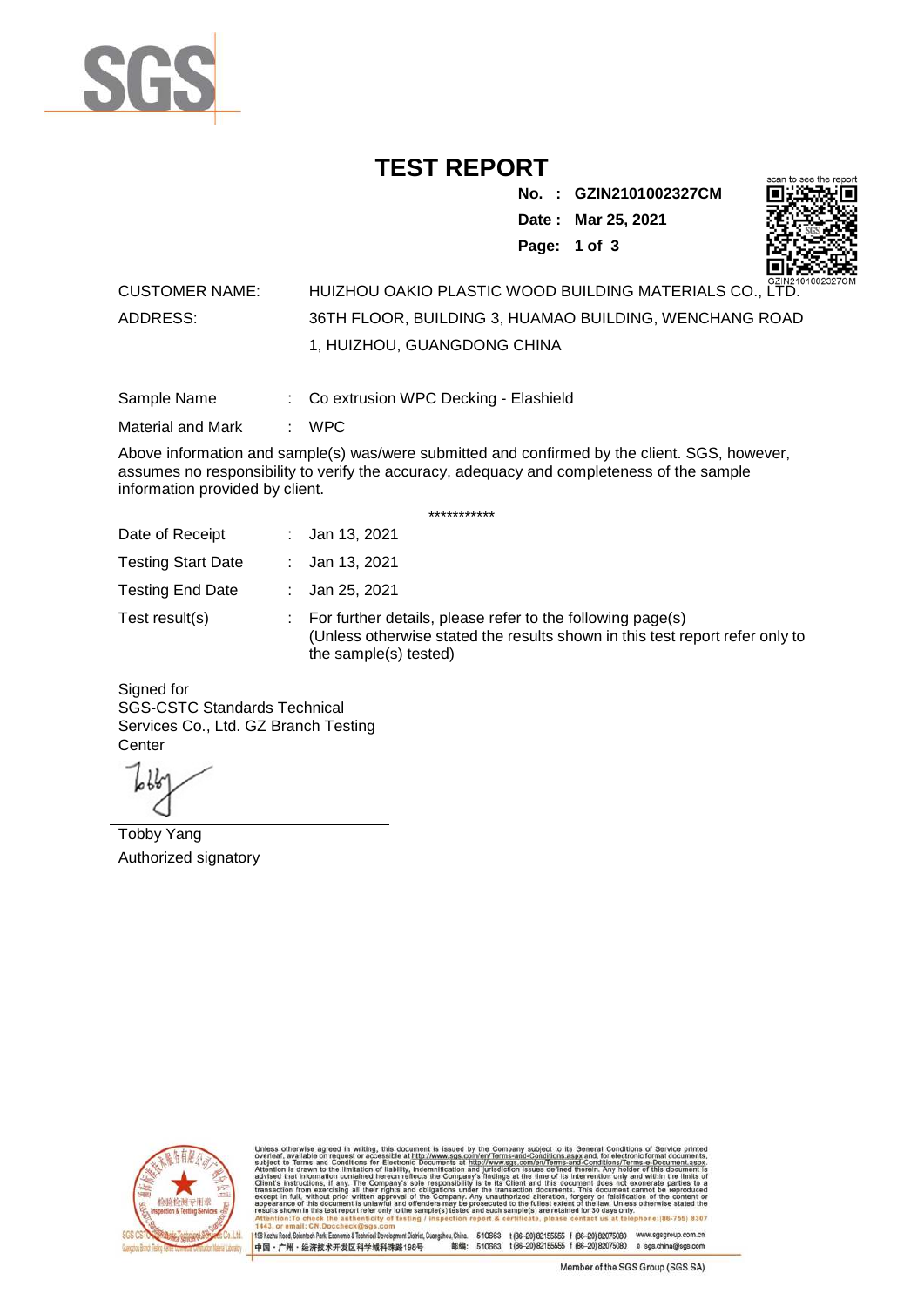

## **TEST REPORT**

**No. : GZIN2101002327CM Date : Mar 25, 2021 Page: 2 of 3** 

Summary of Results:

| No. | Test Item                                      | <b>Test Method</b>                                                                       | Result                        | Conclusion |
|-----|------------------------------------------------|------------------------------------------------------------------------------------------|-------------------------------|------------|
|     | Striker Impacted by a<br><b>Falling Weight</b> | With reference to ASTM<br>D4226-19 <sup>ε1</sup> Procedure A<br>and client's requirement | Mean failure<br>energy: 19.8J | Pass       |

Note: Pass : Meet the requirements;

Fail : Does not meet the requirements;

/ : Not Apply to the judgment.

Original Sample Photo:





Conditions/Terms-e-Do<br>rein: Any holder of this nentDistrict,Guangzhou,China. 510663 t (86–20) 82155555 f (86–20) 82075080 www.sgsgroup.com.cn<br>格198号 邮编: 510663 t (86–20) 82155555 f (86–20) 82075080 e sgs.china@sgs.com 198 Kezhu Road, Scientech Park, Economic & Technical Develo 中国·广州·经济技术开发区科学城科珠路198号